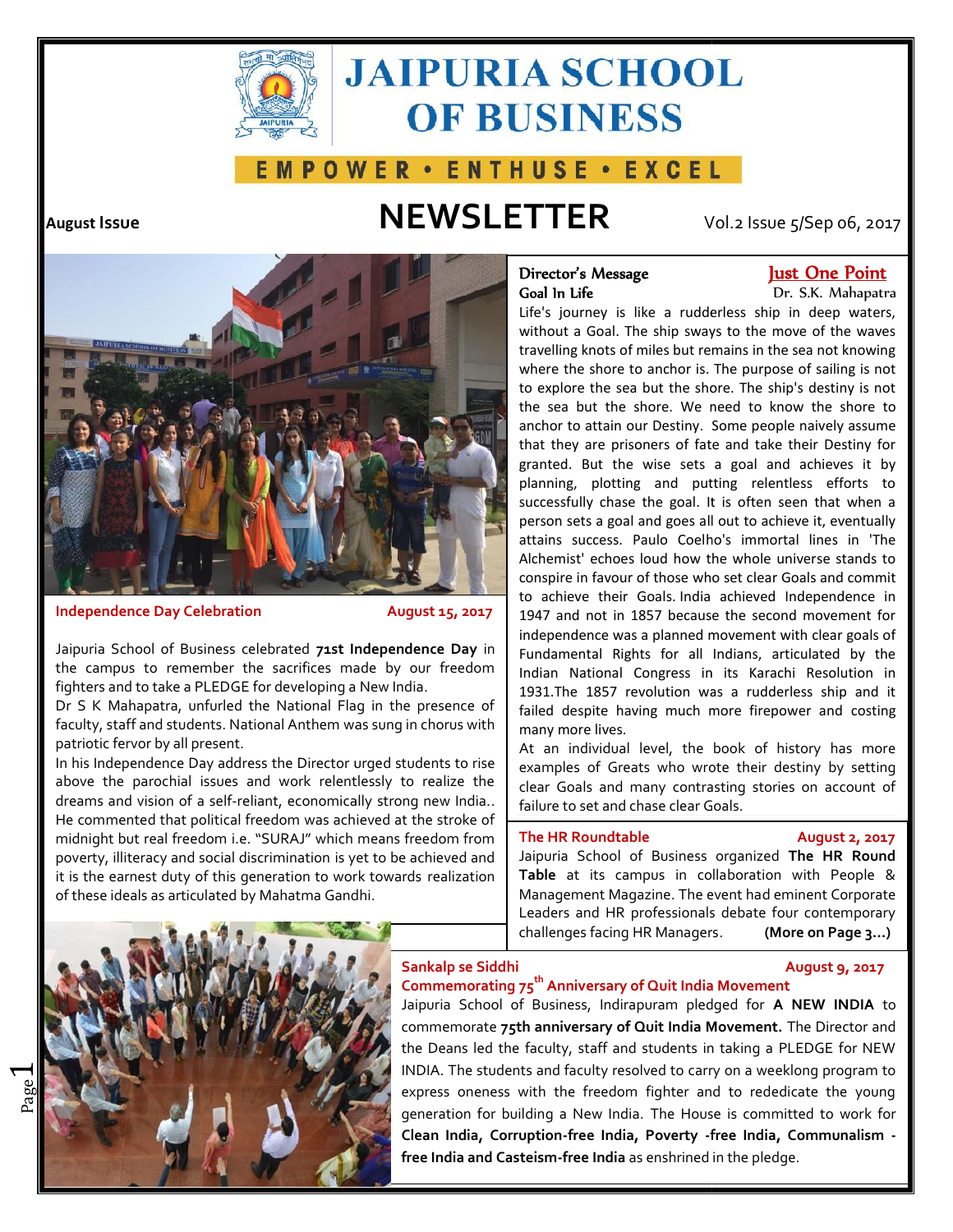The **Centre for Change and Development**, Jaipuria School of Business (JSB) organized a Role Play on the theme **'Change Makers in Action'** to commemorate 75 years of Quit India Movement and 70 years of Independence on **August 12, 2017**. The PGDM students presented skits on various burning issues plaguing Indian society such as drug abuse, unemployment, girls' education.



**Nukkad Natak August 30,2017**

The **Centre for Change and Development, JSB** organized a **Nukkad Natak** on the **'Farmer's Right to Live in Dignity'** to commemorate 75 years of Quit India Movement and 70 **Leadership Talk** years of Independence on **August 30, 2017** at **Indirapuram Habitat Centre, Ghaziabad**. The objective was to spread awareness about social issues plaguing the nation

## **Social Outreach Initiative August 22, 2017**

# **BHIM App Awareness Programme**

The **Centre for Leadership Excellence** conducted an **awareness campaign for promoting BHIM app** by educating the small time vendors operating in Indirapuram locality. Dr.Santosh SInghal and Prof Bhupender Singh , both faculties of JSB guided the students in this campaign.

The BHIM App (**Bharat Interface for Money**), an easy-to use application for cashless transaction and a government initiative for DIGITAL INDIA, is developed by National Payments Corporation of India (NPCI) and named after Dr. Bhimrao Ambedkar. It is an e-payment platform and supports all Indian banks and allows the use to transfer money between the bank accounts of any two parties.



 $\boldsymbol{\sim}$ 



### **Change Makers in Action August 12, 2017 Leadership Talk Leadership Talk August 10, 2017 Leading Life with Bhagwad Gita – By Sri Vinod Malhotra**



The students of JSB were privileged to listen to a discourse by distinguished Civil Servant, Celebrated Author and a amember of the Board of Governors of JSB - **Shri Vinod Malhotra**, in an interactive session on "**Leading Life with Bhagwat Gita".**

In his interactive address, Sri Malhotra explained the true meaning of "**YOGA**". He explained how the internal nature should be aligned with the **NATURE** which is essentially our living environment. The ratio of fundamental constituents inside the human body and outside the human body in Mother Nature, is supposed to be equal and any variation between internal nature and external nature would cause stress and destruction unless taken care of to restore the balance. He explained that the **principles of fairness, justice and equanimity** are signature elements of Mother Nature. He spoke about the necessity of expressing one's views with confidence and how confidence rests upon concentration, by giving a live demonstration during the interaction. He concluded his session with a parting advice to the students - to be "**conscientious**". Elaborating the meaning of this powerful word, he advised students to be '**diligent**' – thorough in whatever they do, to have '**perseverance**' – keep working at until done with and, to have '**self-discipline'**.

### **Leadership Talk August 25, 2017**



the students how Authenticity, Commi- **Mr. Apurva Chamaria, Vice- President & Head - Corporate Marketing, HCL Technologies** addressed the students on Marketing Blue-Print for a 21st Century Organization. He explained to

tment and Dedication can create and reinforce TRUST in this world of Increasing distractions where the average attention span of an individual is only about 8-9 seconds. The interactive session dealt with the issues of how agile marketing is the future and micro strategies, big insights and rapid iterations are important building blocks for the networked economy.

## **Sharing Happiness**

- Jaipuria School of Business has been selected as the winner of the "**Best Management Institute in North India for Placement 2017**" by the World Education and Skill Conclave (WESC). The award ceremony will be held on **7 th September at IIC, Delhi**.
- **Dr.Timira Shukla**, Professor (Marketing) and Dean-Academics, has been selected for the coveted **National Excellence Award for Research 2017** by the same conclave (WESC).
- The Advisory Committee of JSB awarded **Souvik Banerjee, student of Batch 2016-18** with a **Certificate for the Best Summer Internship Project Report for 2017**. The SIP reports were shortlisted based from among the reports submitted by the students after completing their 8 week internship.

**The Institute wishes all the winner the very best**!!!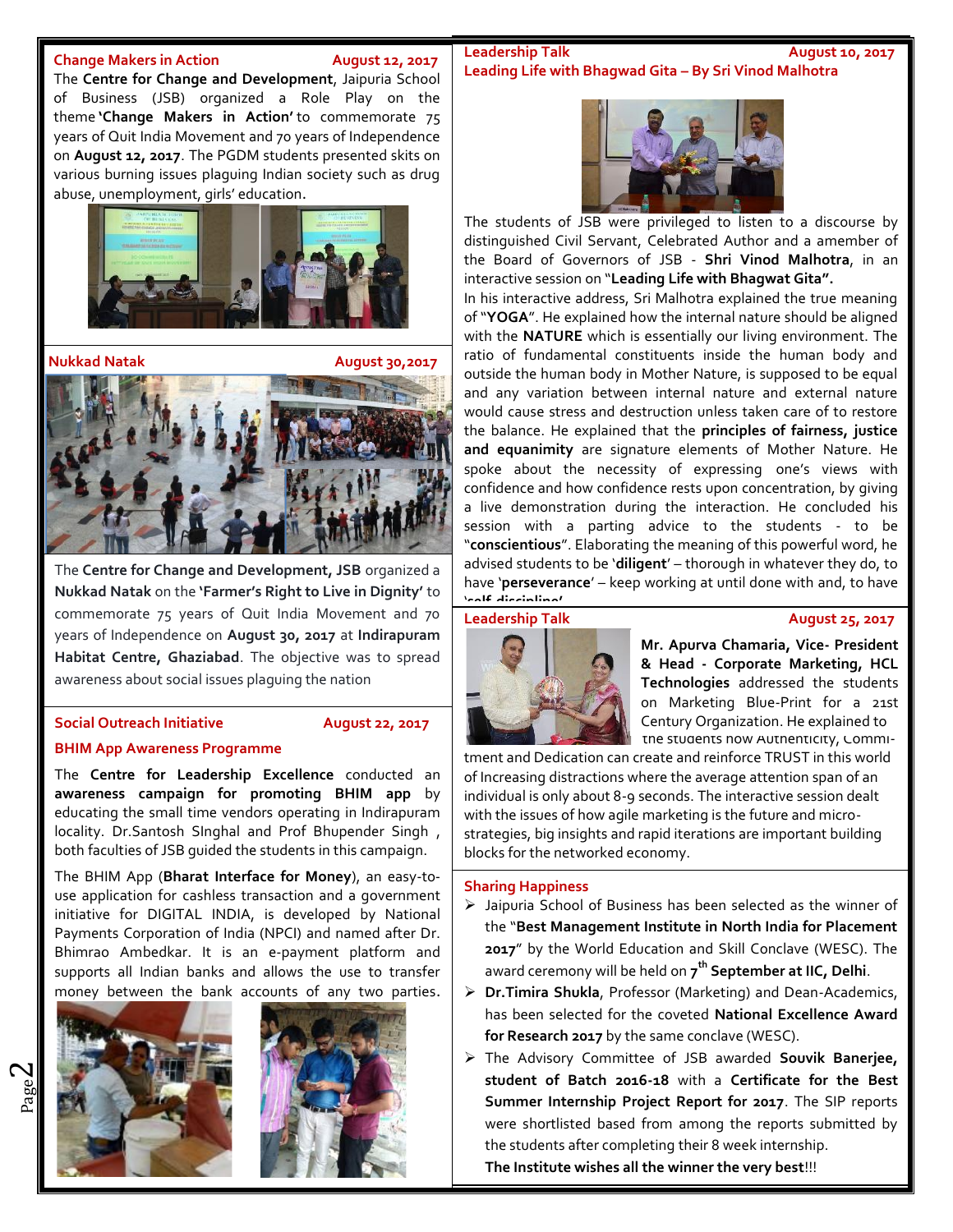**Dr SK Mahapatra welcoming Ms. Kim Franzen of "Change Express" in Ms. Kim Franzen of "Change Express" initiating discussion Dr"Change Express" inBrady Hawke, Franzen presence of Mrs. Linda Brady Hawke, CEO, LBA on HR Vision 2022**



**The Discussion Round on HR Vision 2022 Mrs. Linda Brady Hawke anchoring the Panel discussions on HR challenges at the HR Round Table 2017**



## **The HR Round Table August 2, 2017**

The HR Roundtable, held on August 2, 2017 debated four challenges facing the HR community today - **HR Technology, Employee Engagement, Health & Wellness and Executive Education. Ms.Linda Brady Hawke, CEO of LBA** conducted this event**. Ms.Kim Frazen**, **Cofounder, Change Express**, initiated the discussions with a collective exercise for developing a HR Vision for India in 2022.. Distinguished Corporate leaders participated in the debate with the four themes. **Mr.Sunil Srivastava, CEO Getvisitapps.com, Ms.Sunanda Rao, HR Consultant, Mr.Vijay Sethi, HR Head, Tata Housing. NCR and Mr.Debiprasad Das, Cofounder Talocity Infosolutions and veteran CHRO** moderated the round table talks on each theme respectively.

**Dr.SP Verma, former Executive Director of Indian Society of Training & Development**, **Mr.Bhupendra Kaushal, Vice President & Head-HR of leading Textile company Ginni Filaments Ltd, Mr. Uttam Lal, AGM-HR NTPC, Mr.Amit Pandey, Director ATS, Mr.Jayant Kumar, General Manager-HR, Holistik.com, Ms. Anju Sabarwal, CEO People Bridges, Ms.Rashi Jaiswal, Senior Manager-HR of Steag Energy** and many others joined the discussions. .ounder Talocity Infosolutions and veteran CHRO moderated the round table talks on each theme<br>iP Verma, former Executive Director of Indian Society of Training & Development, Mr.Bhupen<br>ead-HR of leading Textile company Ginn

The students occupied the second row of the Round Table, keenly observing the discussion by the Corporate leaders in the front row and got an opportunity to join the deliberations especially in the Q&A round.



**Dr SK Mahapatra made a presentation on Jaipuria Scool of Business and its offerings for the Corporate and called Corporate and upon the delegates and panelists to partner the B-School in a win-win relationship.**